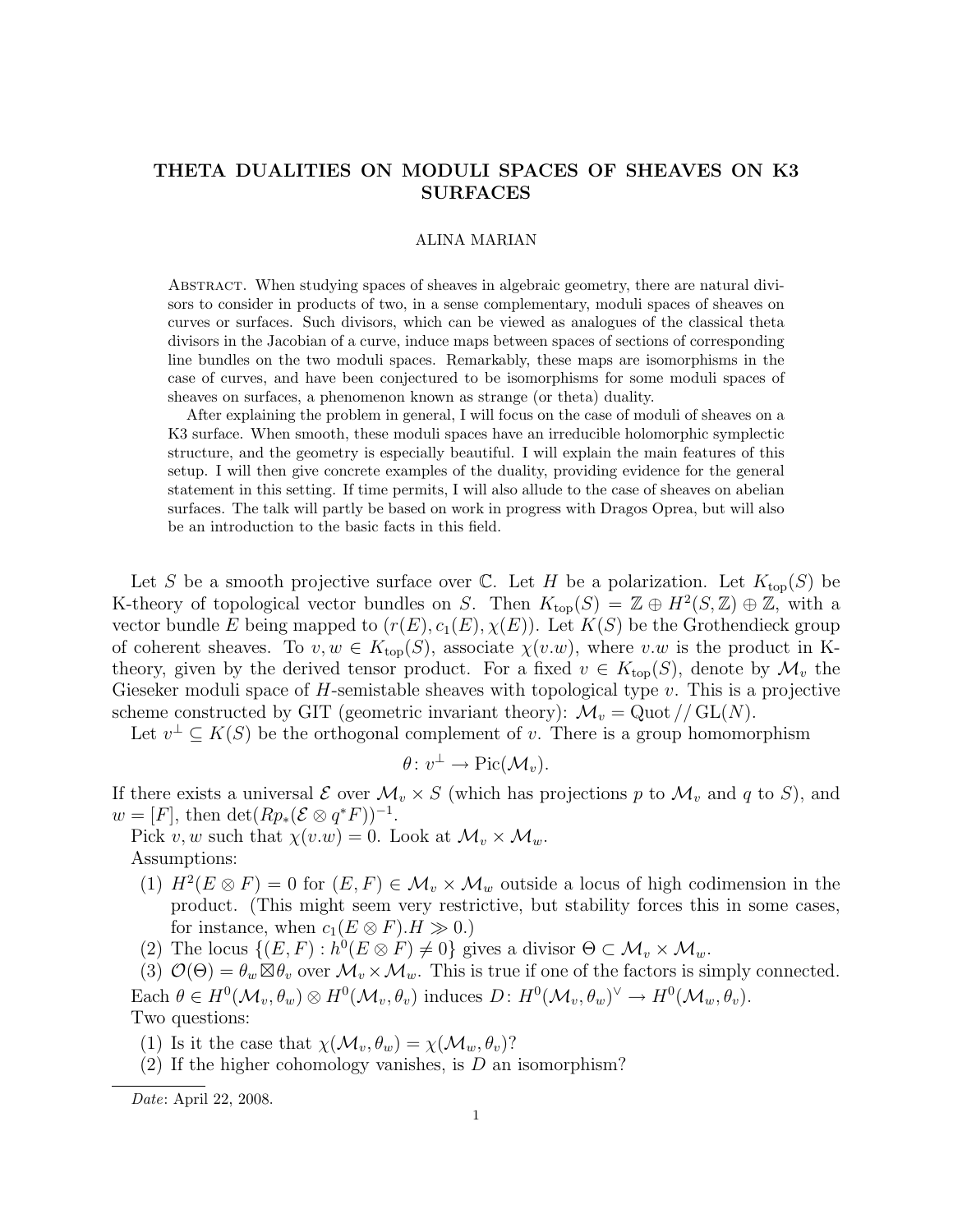These are speculations of Le Potier. See work of his student Gentiana Danila (2000): strange duality on  $\mathbb{P}^2$  (limited number of cases).

Remark 0.1. It is not easy to calculate

$$
\chi(\mathcal{M}_v, \theta_w) = \int e^{c_1(\theta_w)} \operatorname{todd}(\mathcal{M}_v).
$$

These numbers can be viewed as modified Donaldson invariants.

**Example 0.2.** Let  $S^{[k]}$  be the Hilbert scheme of k points on S. Let  $\mathcal{I}_Z$  be the ideal sheaf of a length- $k$  0-dimensional subscheme  $Z$  of  $S$ . We have a universal sequence

$$
0\to \mathcal{I}_Z\to \mathcal{O}\to \mathcal{O}_Z\to 0
$$

over  $S^{[k]} \times S$ . For every sheaf F on S, define  $F^{[k]} := \det (Rp_*(\mathcal{O}_Z \otimes q^*F))$ . If L is a line bundle on S, then

$$
H^0(S^{[k]}, L^{[k]}) = H^0(S \times \cdots \times S, L \times \cdots \times L)^{\Sigma_{k,a}} = \bigwedge^k(S, L),
$$

(where each product has k factors). Pick a line bundle L on S such that  $\chi(L) = n$  such that L has no higher cohomology. Let  $v = [\mathcal{I}_Z]$  and  $w = [\mathcal{I}_W \otimes L]$ , where Z has length  $k := \ell(Z) < n$ . Then  $\mathcal{M}_v = S^{[k]}$  and  $\mathcal{M}_w = S^{[n-k]}$ . Then

$$
\Theta = \{ (\mathcal{I}_Z, \mathcal{I}_W) : h^0(\mathcal{I}_Z \otimes \mathcal{I}_W \otimes L) \neq 0 \},\
$$

and  $\mathcal{O}(\Theta) = L^{[k]} \boxtimes L^{[n-k]}$ , and we get an isomorphism

$$
D: H^{0}(S^{[k]}, L^{[k]})^{\vee} \to H^{0}(S^{[n-k]}, L^{[n-k]})
$$
  

$$
\bigwedge^{k} H^{0}(S, L)^{\vee} \xrightarrow{\sim} \bigwedge^{n-k} H^{0}(S, L).
$$

From now on, let S be a K3 surface. If E is a sheaf on S, we have the *Mukai vector*  $v(E) := ch(E)\sqrt{\text{todd}\,S} \in H^{2*}(S, \mathbb{Z})$  and the *Mukai pairing* 

$$
\langle v, w \rangle = \int_S v_2 w_2 - v_0 w_4 - v_4 w_0.
$$

Pick a Mukai vector v that is primitive in  $H^{2*}(S,\mathbb{Z})$ , with  $v_0 > 0$ . Also assume that the polarization  $H$  is generic. Then

- (1)  $\mathcal{M}_v$  is smooth projective, of dimension  $n = \langle v, v \rangle + 2$ , and consists only of stable sheaves (Mukai).
- (2)  $\mathcal{M}_v$  is an irreducible holomorphic symplectic variety (Kähler, simply connected, and  $H^{2,0}$  is spanned by a nowhere degenerate holomorphic 2-form  $\eta$ ) (Mukai).
- (3)  $\mathcal{M}_v$  is deformation equivalent to  $S^{[\frac{1}{2}\langle v,v\rangle+1]}$  (O'Grady and Yoshioka)
- (4) There is an integral nondegenerate quadratic form B on  $H^2(\mathcal{M}_v, \mathbb{Z})$  (the so-called Beauville-Bogomolov form) such that there is an isometry

$$
\theta_v \colon H^{2*}(S, \mathbb{Z}) \supset v^{\perp} \stackrel{\sim}{\to} H^2(\mathcal{M}_v, \mathbb{Z});
$$

i.e., the Mukai pairing corresponds to  $B$  (O'Grady and Yoshioka). Definition of  $B$ : If  $\alpha \in H^2(\mathcal{M}_v, \mathbb{C})$  has Hodge decomposition  $\lambda \eta + \beta + \mu \bar{\eta}$  where  $\lambda, \mu \in \mathbb{C}$ , then

$$
B(\alpha) = \frac{n}{2} \int (\eta \bar{\eta})^{n-1} \beta^2 + \lambda \mu.
$$